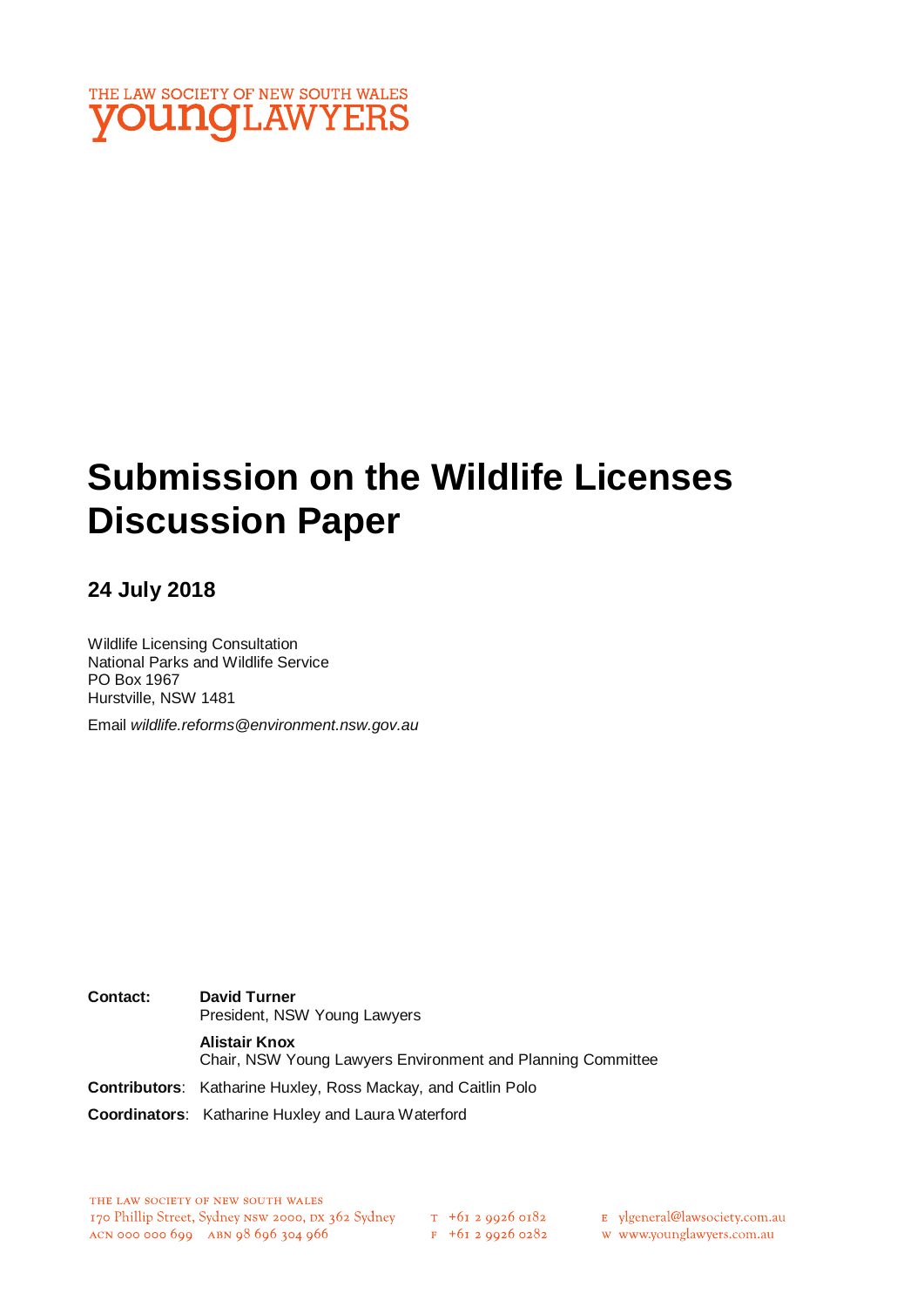

The NSW Young Lawyers Environment and Planning Committee (Committee) makes the following submission in response to the Discussion Paper on Wildlife Licensing in NSW – Towards a risk-based approach to wildlife licences (the Discussion Paper).

## **NSW Young Lawyers**

NSW Young Lawyers is a division of The Law Society of New South Wales. NSW Young Lawyers supports practitioners in their professional and career development in numerous ways, including by encouraging active participation in its 15 separate committees, each dedicated to particular areas of practice. Membership is automatic for all NSW lawyers (solicitors and barristers) under 36 years and/or in their first five years of practice, as well as law students. NSW Young Lawyers currently has over 15,000 members.

The Committee comprises of a group of approximately 50 members interested in our environment. The Committee focuses on environmental and planning law issues, raising awareness in the profession and the community about developments in legislation, case law and policy. The Committee also concentrates on international environment and climate change laws and their impact within Australia.

# **Summary of Recommendations**

- 1. Licensing should be retained for all activities currently requiring a threatened species licence.
- 2. Licensing for emu farming should be retained to ensure the industry remains ecologically sustainable and humane.
- 3. All licensing requirements for all harm to protected birds for damage mitigation purposes should be retained.
- 4. Further information is required in order to respond to the proposed changes to damage mitigation licensing.
- 5. Licensing for harm to wombats and other protected animals should be retained, as well as licensing for reptile handlers.
- 6. Licensing should be maintained for lower risk species as well as higher risk species.
- 7. Use of microchipping should be maintained.
- 8. There should be recording requirements for all native animal keepers. In particular, species regulated by a code of practice should require simplified annual returns.
- 9. The current record book requirements for keepers of venomous snakes should be retained.
- 10. Licensing for pet shops that sell native animals should be retained, however more information is required before a response can be provided as to whether expanding the list of species that could be sold in pet shops is appropriate.
- 11. The establishment of the new licence class for commercial dealing in native animals, other than through a pet shop, is necessary.
- 12. Import and export licenses to monitor interstate movements of native animals should be retained.
- 13. The requirement to have import and export licenses for the interstate movements of animals kept in zoos, wildlife parks and tourist attractions, should be reviewed and if not removed, consolidated with the Department of Primary Industry's reporting requirements in order to avoid unnecessary overlap between state, territory and Commonwealth agencies.
- 14. Licensing to taxidermists should be retained.
- 15. Persons and organisations holding preserved specimens should be exempted from licensing only where that possession is for educational or scientific purposes.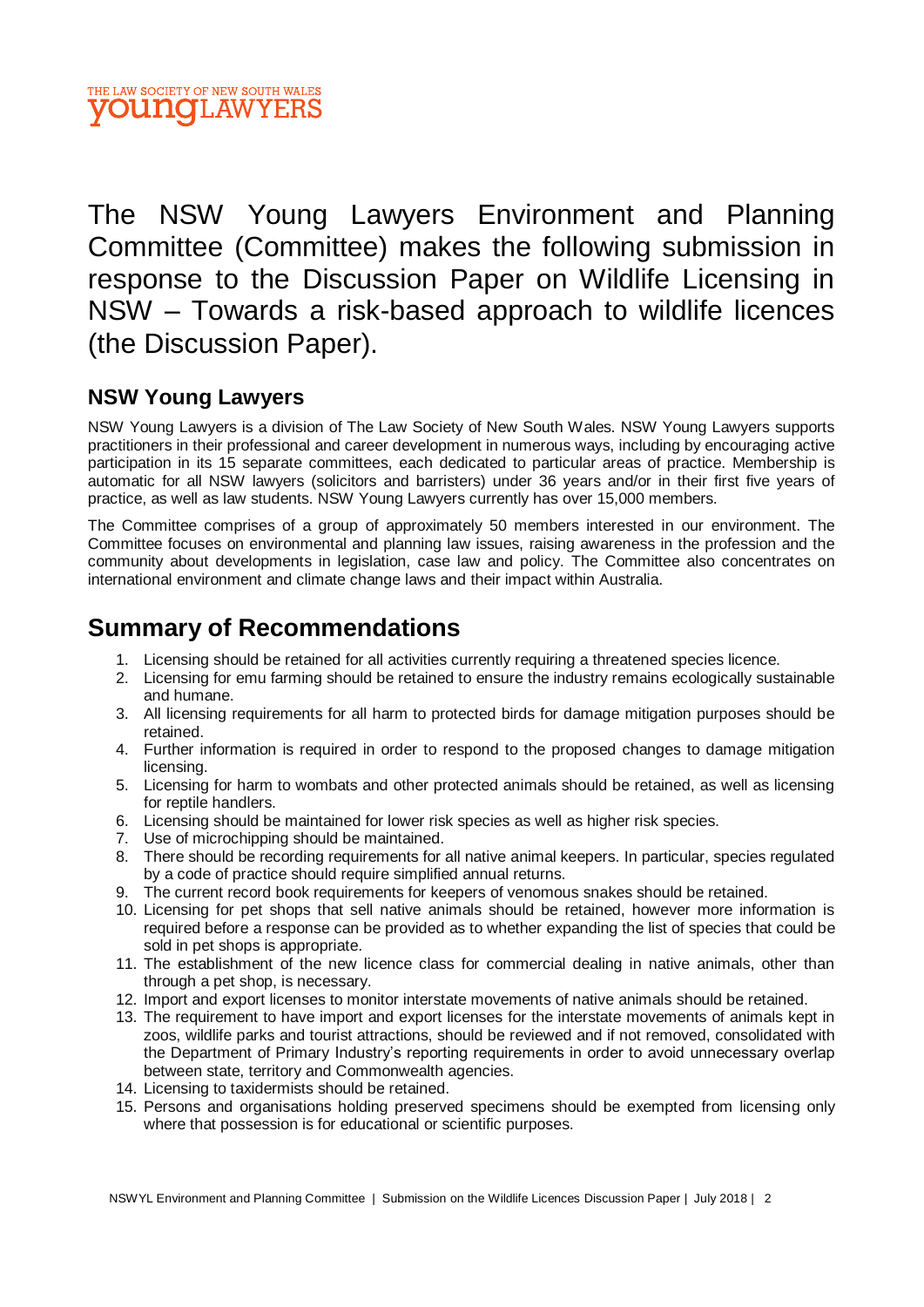

- 16. Conditions on scientific licences should not be simplified at the cost of regulating the impact that activity under these licences have on the environment. Due to the variation in licenced activities, there remains a need for conditions to be tailored to each licence specifically.
- 17. More information is needed in relation to the scope and form of codes of practice where licences are discontinued, however on the whole, licensing is the preferred method for regulating and enforcing obligations on relevant parties.
- 18. Conditions on scientific licences should not be simplified at the cost of regulating the impact that activity under these licences have on the environment.
- 19. Transparency in the fee setting process is essential. Further consideration should be given to the proposed determination of threatened species licence fees on a case by case basis to ensure thorough and bespoke applications for complex activities are not discouraged.
- 20. Licence fees should be reduced or waived where the issue of a licence is in the public interest, or where the issue of a licence is conditioned with a requirement for information sharing or reporting that contributes to the broader knowledge and information in the public domain.

## **Introduction**

The Committee welcomes the opportunity to comment on the *Discussion Paper – Towards a risk-based approach to wildlife licences* (**the Discussion Paper**).

While the Committee acknowledges the imperative to streamline the administrative and procedural requirements of wildlife licensing, licensing should be retained to ensure enforceability, reporting, and accountability of people and organisations operating in this space, due to vulnerability of wildlife to exploitation and the potential for negative externalities of such activities to the broader environment.

The Committee refers to its submission made on the Draft Biodiversity Conservation Bill 2016 and Draft Local Land Services Amendment Bill 2016 on 28 June 2016. Particularly, concern was raised in that submission about use of the risk-based approach to the protection of animals and plants:

> *As noted in the* Submission Guide: Protecting our Native Plants and Animals*, the current default position of the National Parks and Wildlife Service (NPWS) is that harming native flora and fauna is prohibited. Any exemptions and approval processes flow from that fundamental starting position. If the intent is to protect biodiversity and approve development impacting on biodiversity only where appropriate, exemptions should be identified and included only if there is a compelling reason to do so for specific instances of development.*

> *The new 'risk-based approach' proposed will not appropriately engender protection of biodiversity values across the State. Significantly increasing the scope of exempted activities amounts to the removal of a significant additional approval process integral to ensuring biodiversity impacts are appropriately considered for most developments. The blanket exclusion of Category 1 land in s 2.1(2) and s 2.8(1)(b)* [of the Draft Biodiversity Conservation Bill 2016] *from offences regarding threatened species or endangered ecological communities, except within 'areas of outstanding biodiversity values' (AOBVs), is particularly concerning in this regard, as it has the capacity to significantly undermine the protection of those species and communities over extremely large areas of land.*

The Committee reiterates its concern about this aspect of the new regime.

A recurring comment throughout this submission is the need for further information and definition around proposed changes to the licensing scheme in order to respond constructively, as such a response will depend on the specific requirements in the code of conduct and the licensing regime. Record-keeping and reporting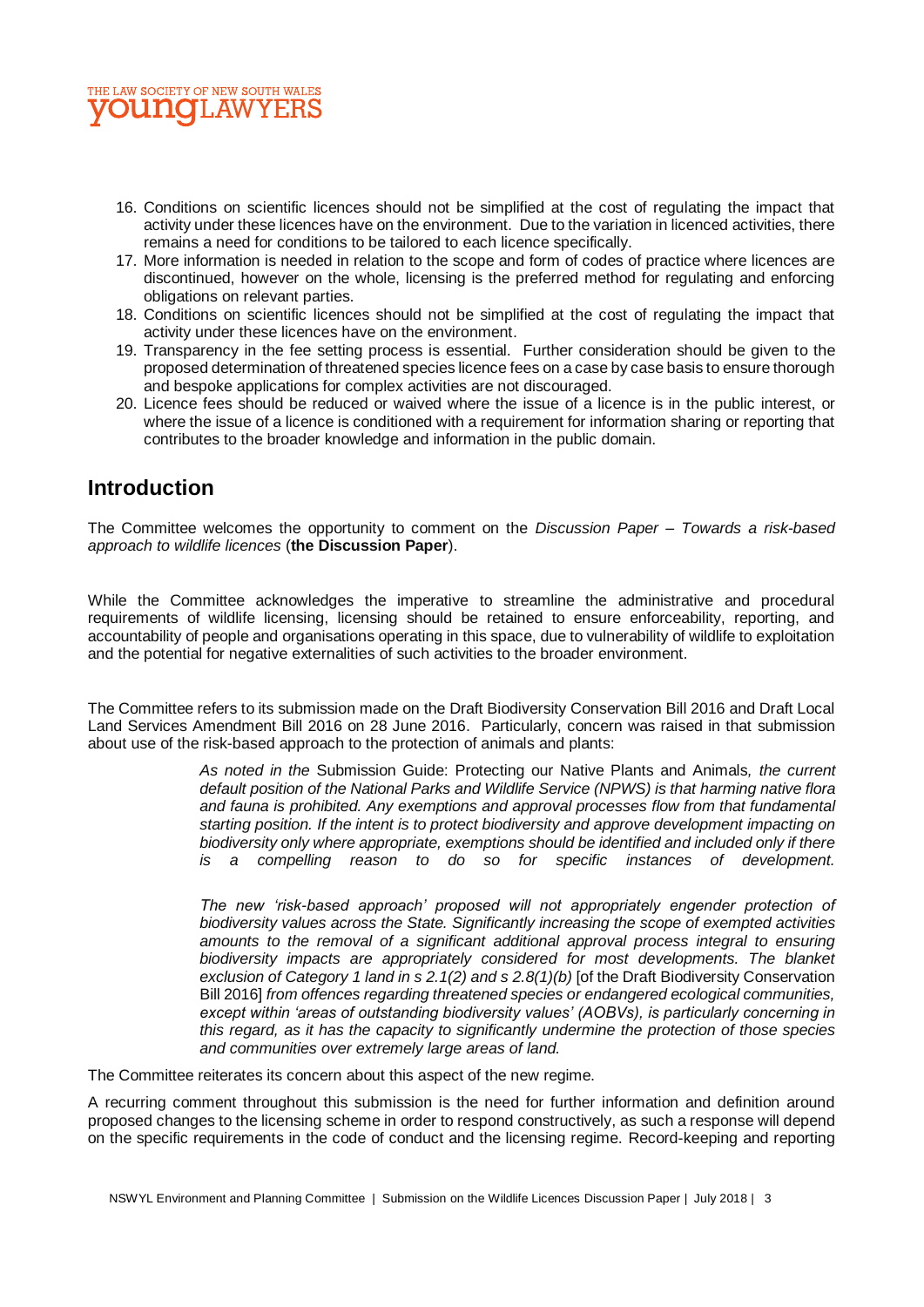

requirements in relation to the codes of conduct will be particularly important, as well as what is required to be submitted in respect of licences.

Similarly, further clarification is required as to the mechanism of how other concurrent reviews, the subject of which have been excluded from consideration in the Discussion Paper, will be integrated into the licensing regime.

## **Threatened species licences**

The Committee agrees with the conclusion reached in section 2.3 of the Discussion Paper that licensing should be retained for activities relating to threatened species, for the reasons outlined therein. Given the relatively low numbers of threatened species licence applications in practice (as per Table 2.2 and the discussion in section 2.1 of the Discussion Paper) it seems there is no practical imperative to streamline processes in relation to the activities encompassed within this class of licence.

*Should licensing be retained for all activities currently requiring a threatened species licence?*

Yes.

*Are there any lower risk activities formerly managed by TSC Act section 95 certificates that could be suitable for regulating under an enforceable BC Act code of practice?*

No.

## **Wildlife trade management licences**

The Committee agrees that licenses for wildlife trade must be accompanied by record-keeping requirements to allow for accurate tracing of the origins of wildlife products, and to allow for greater understanding of the sustainability of established and growing markets, both domestic and international.

#### *Do you support the retention of licensing for emu farming?*

Yes. Emu farming is growing in economic importance in New South Wales. However, it is important to ensure that emu farming continues to be carried out in a way that remains ecologically sustainable and humane. By maintaining the relevant licensing, emu farming can be appropriately administered in light of the need for the industry to be ecologically sustainable.

*Can you suggest any improvements to emu farming licence conditions?* 

No.

## **Damage mitigation licences**

As noted in the Discussion Paper at 4.2.1, the vast majority of animal damage mitigation licences permitting harm to animals (i.e. excluding catch and release licences) are granted for kangaroos and wallabies: 2,151 compared to 333 for other species (as per the data provided in Tables 6 to 8 of the Discussion Paper). However, options relating to animal damage mitigation licences for kangaroos and wallabies are excluded from the Discussion Paper, due to the ongoing consideration by government of Natural Resources Commission's review of pest animal management. Given this, it seems difficult to see how one can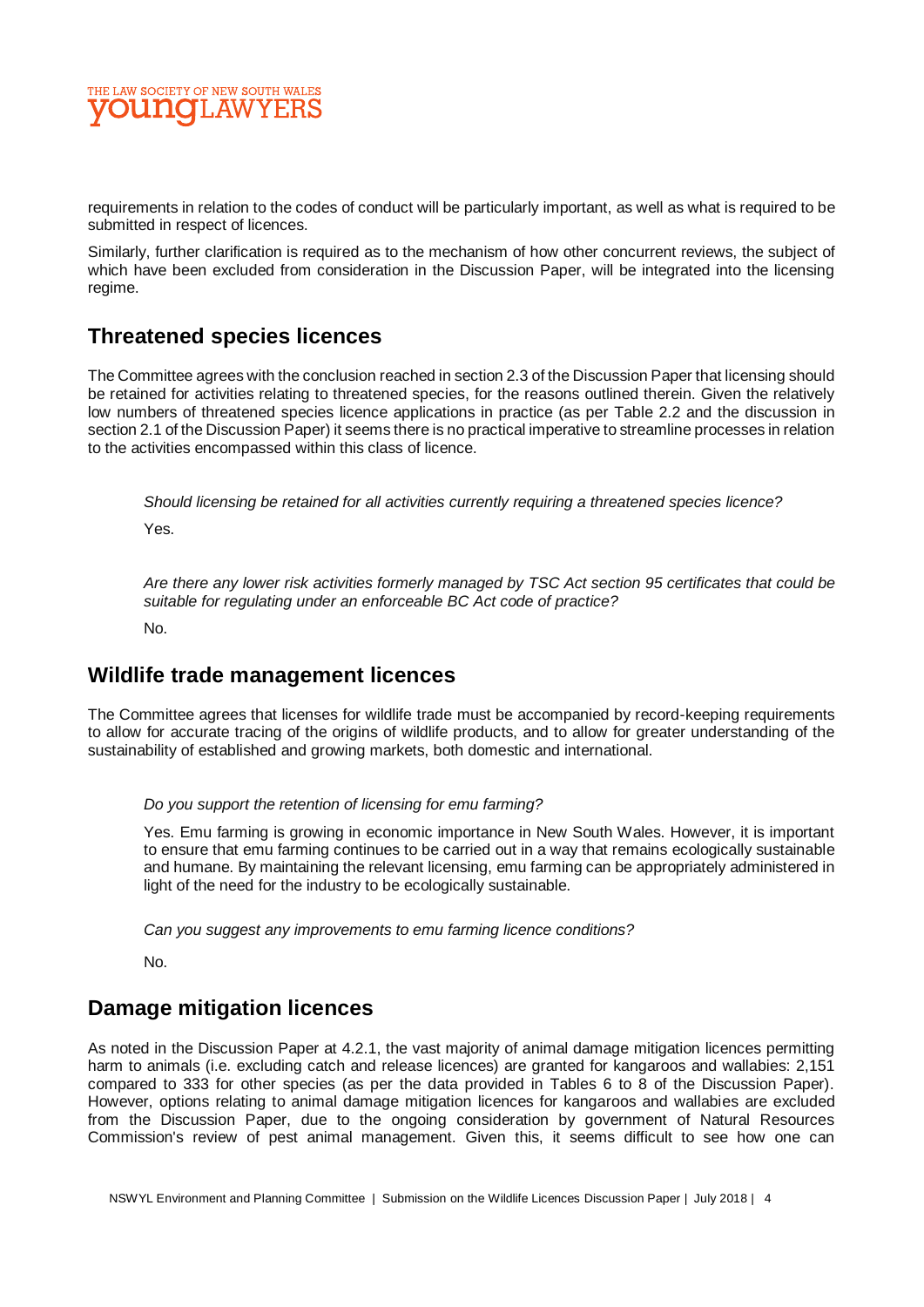

meaningfully comment on a proposal for the animal damage mitigation licensing regime as proposed in the Discussion paper, given (assuming current trends continue) it will (or may) not apply to the vast majority of approved/permitted harm to animals for damage mitigation purposes.

The Committee notes the discussion of current standard licence conditions for licences to harm in 4.2 of the Discussion Paper. It is unclear from the Discussion paper whether these are intended to be retained and, if so, how this will occur (i.e. by guideline, policy or by assumed practice). Given the broad nature of this review, the Committee considers it would have been appropriate for this detail to be provided and able to be considered, so that answer to the questions and feedback on proposed standard licence conditions could be provided with full knowledge and consideration of what licensing would entail in practice.

With these caveats expressed, the Committee makes the following comments on the Discussion Paper.

The proposal that licences to harm protected animals for damage mitigation be required to be held by landholders, who nominate shooters, rather than requiring both shooters and landholders to hold licences, seems sound from an administrative point of view. However, a question of liability arises: does a landholder carry liability where shooters do not comply with the terms of their licence, and, if so, are there circumstances (such as unreasonable behaviour, acting against instructions of the landholder etc.) which would shift that liability to the shooter? Without this information, it is not possible to provide a response to this proposal. Further, the Committee would suggest that, without this information, landholders affected by the proposal cannot provide a fully informed response to the question.

In relation to harming protected birds for damage mitigation purposes, the Committee notes that, as discussed in the Discussion Paper at 4.2.2, the risks vary in relation to each proposal to harm, depending on the species, method of harm and location. A proper assessment of whether a code of conduct-based approach would be applicable for certain proposals to harm, would require creating categories of such proposals, and then conducting blanket risk assessments for each category. Such a process would also need to be undertaken in order to draft the particulars of codes of conduct for those categories. Given the high variation between each proposed instance of harm to birds for damage mitigation purposes, it is unlikely that such a process would be practically, let alone efficiently, achievable. Accordingly, the Committee considers that it is appropriate to retain licensing requirements for all harm to protected birds for damage mitigation purposes.

In relation to harm to animals other than kangaroos, wallabies and birds for animal damage mitigation purposes, the Committee concurs with the conclusion reached in section 4.2.3 of the Discussion Paper. Given the relatively low numbers of licence applications currently, there seems no imperative to streamline processes in relation to the approval of such harm.

In relation to catch and release of possums, the Committee does not consider sufficient information is provided in the Discussion Paper to form a view as to whether licensing requirements should be retained. It is difficult to form a view on this when there is little discussion of how compliance with codes of practice is proposed to be monitored and enforced. It would also be relevant to know if reporting on numbers of possums caught would be required under codes of conduct, and whether such data is considered useful for animal research and future assessment purposes.

The proposal to remove obligations for a landholder to obtain a licence to harm, in favour of an obligation only on the person conducting the catch and release activity to hold a catch and release licence, seems appropriate.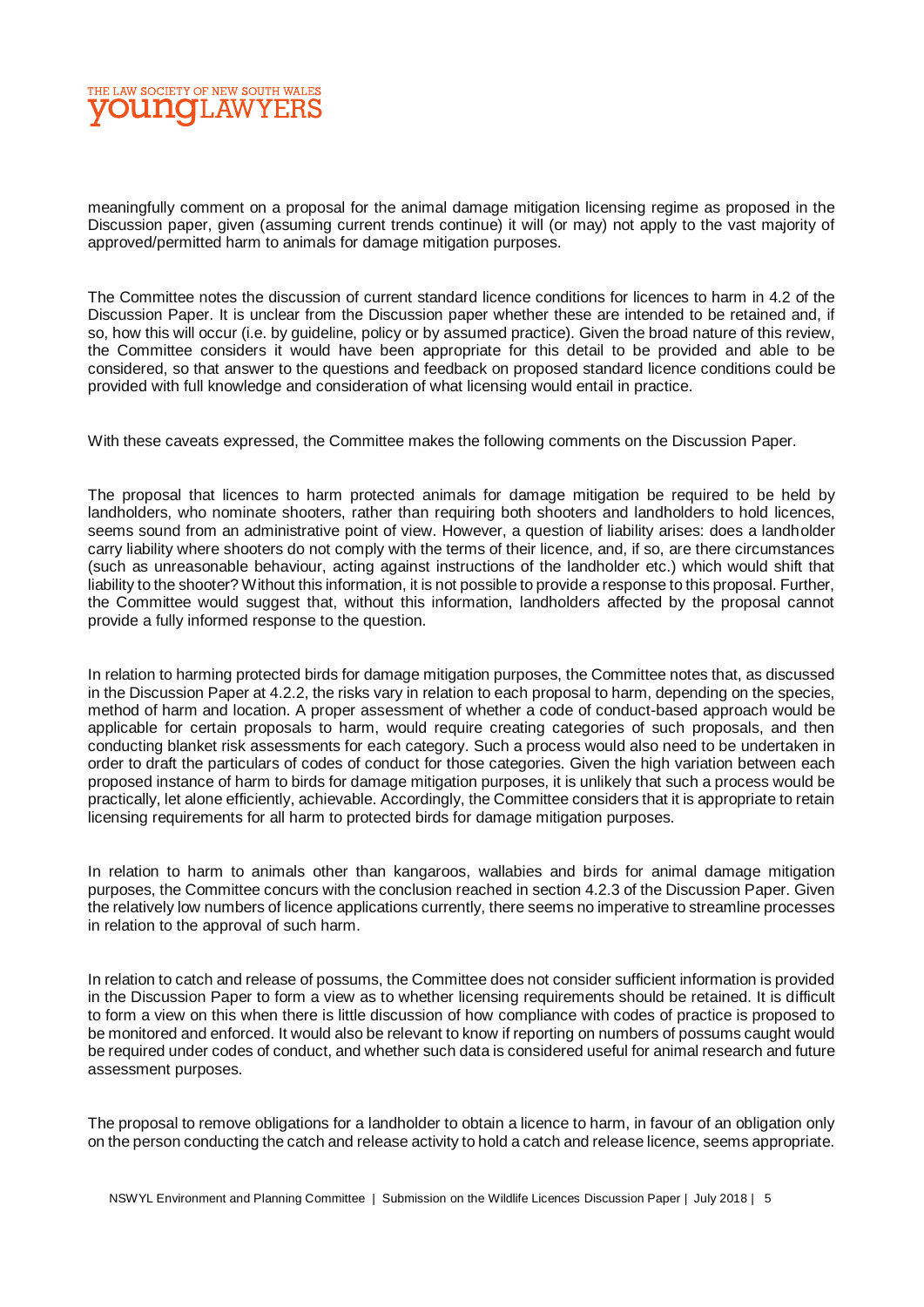

It would not only reduce the administrative burden in relation to licensing, but would clarify the burden of liability in the event activities are conducted in breach of the terms of the licence.

In considering the question regarding improvement to minimum standards imposed upon possum relocation management, the Committee notes that the link to the OEH Possum Management Policy provided in the Discussion Paper does not include Appendices 1 and 2 to the Policy, which contain the current licence conditions. Therefore no response to the question can be provided.

In relation to catch and release activities involving reptiles, the Committee concurs with the proposal in 4.4.2 of the Discussion Paper that licensing requirements be retained, for the reasons contained therein. The Committee has not formed a view in relation to eligibility criteria and licence conditions and would defer to opinion of experts, particularly animal welfare experts, on this issue.

*Should all nominated shooters be listed on the landholder's licence to harm, rather than issuing nominated shooters a separate licence to harm, to reduce administrative effort?*

No response, pending information on liability in respect of breach of licences.

*Can you suggest any improvements to standard conditions of a landholder's licence to harm?*

No response, pending information on the mechanism for setting standard licence conditions in place.

*Do you support the retention of licensing for harming protected birds?*

Yes.

*Can you suggest any improvements to the licence conditions for harming birds?*

No response, pending information on the mechanism for setting standard licence conditions in place.

*Should codes of practice be developed for harming birds in specified circumstances as an alternative to licensing?*

No.

*Should licensing for harm to wombats and other protected animals be retained?*

Yes.

*Should relocating possums from residences, building and parks be regulated under an approved code of practice, rather than licensing?*

No response, pending further information.

*If licensing is retained, should the holder of the catch and release licence be required to obtain the landholder's consent, rather than requiring the landholder to obtain a landholder's licence to harm?* Yes.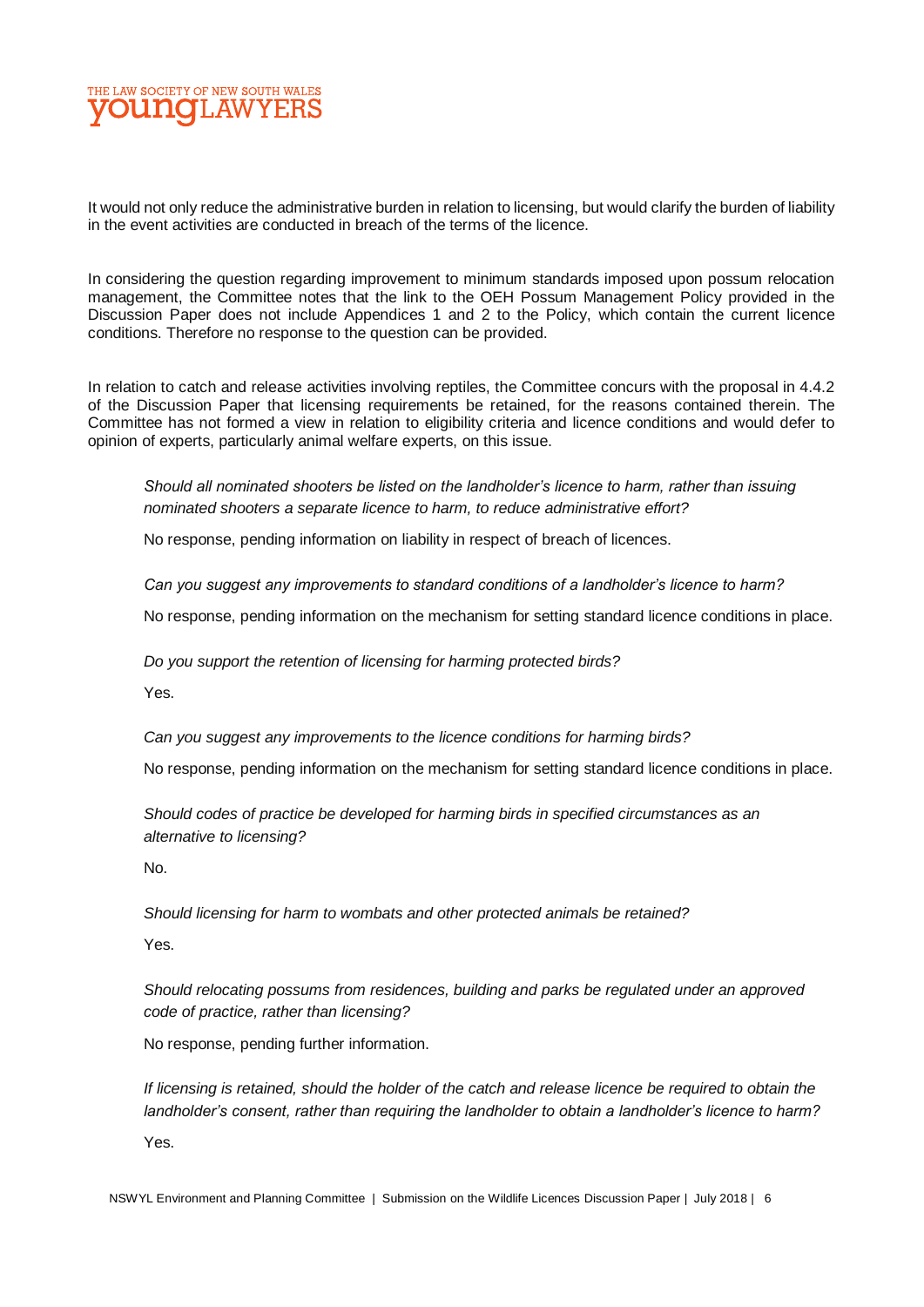## E LAW SOCIETY OF NEW SOUTH WALES **DUNCILAW**

*Can you suggest any improvements to minimum standards for relocating possums as set out in the OEH Possum Management Policy and current licence conditions?*

No response possible.

*Should licensing for reptile handlers be retained?*

Yes

*How can licence eligibility criteria and licence conditions be improved to ensure licensed handlers have the competency and knowledge to safely catch and relocate reptiles?*

No response.

## **Keeping and dealing licences**

### *Animal keeper licenses*

*Do you support the proposed staged approach to implementing a risk-based approach to regulating native animal keeping?*

Whilst the proposed risk-based approach to regulating native animal keeping would reduce the administrative burden for hobby keepers with lower risk species in smaller numbers, the difficulties in detecting and enforcing breaches of animal trading and welfare requirements, as well as the increased number of native animal pets being abandoned, would appear to outweigh the benefits of a risk-based approach.

*Can you suggest any changes to the draft revised NSW Animal Keepers' Species List to ensure specific species are subject to the appropriate level of regulation?*

The Committee makes no comment on this question.

*Do you have any suggestions for improving the animal welfare and record keeping requirements in the draft codes of practice?*

The Committee does not have any specific suggestions for improving the animal welfare and recording requirements in the draft codes of practice. However, the Committee does support the use of microchipping as an appropriate way to determine the ownership and other relevant information of an animal and is of the opinion that this should be maintained.

*Do you support a risk-based approach to annual records for licensed keepers including simplified returns for Class 1 and advanced keepers, but retention of current animal record book requirements for keepers of venomous snakes?*

The Committee is of the view that there should be recording requirements for all native animal keepers. In particular, the Committee is of the view that the species regulated by a code of practice should require annual returns. The annual returns need not be overly complex, therefore a simplified annual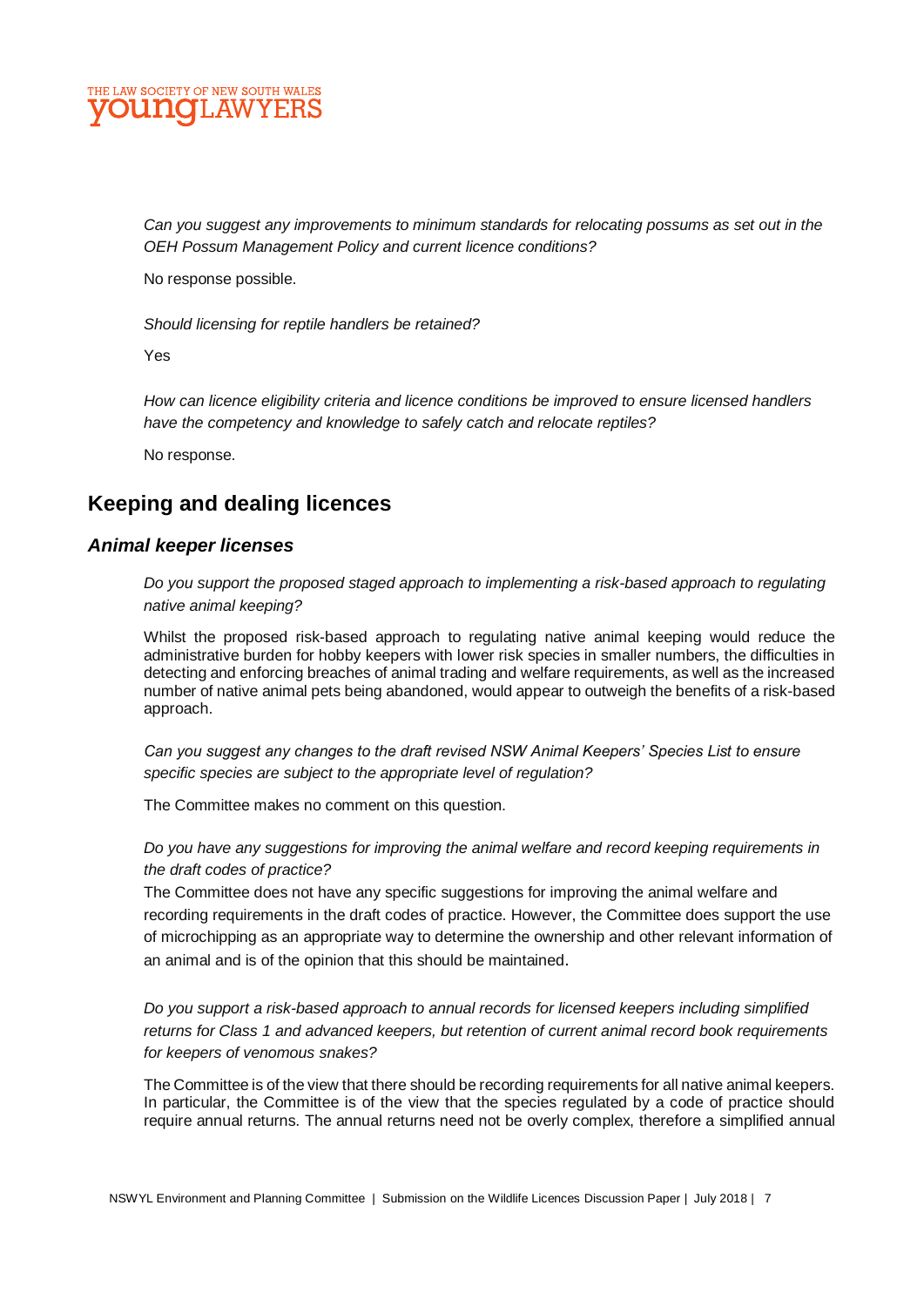

return similar to that proposed for Class 1 and advanced keeper licence holders would be appropriate. The retention of current record book requirements for keepers of venomous snakes is supported.

#### *Dealer licenses*

*Do you support the retention of licensing for pet shops that sell native animals and expanding the list of species they may sell?*

The Committee supports the retention of licensing for pet shops that sell native animals, however the Committee expresses concern over expanding the list of species where the species are not specified. Whether expanding the list of species that could be sold is appropriate will depend on being made aware of the proposed species to be included. Further information is required to before a response can be given.

*Can you suggest any changes or improvements to the license conditions for licensed dealers and expos?*

The Committee makes no comment on this question.

*Should licensing also be required for persons undertaking the business of selling native animals over the internet or from their homes?*

The Committee strongly supports the implementation of licensing requirements for persons selling native animals using means other than existing licensed dealers that is, other than through a pet shop. Aside from a differing level of control between the internet or someone's home and a pet shop, dealing with native animals using the internet or from homes is substantially the same as dealing with native animals from a pet shop in terms of the need for regulation regarding animal welfare outcomes.

*If so, what criteria should be applied to identify where online and home-based breeding and dealing is undertaken as a business, rather than incidental to keeping native animals as a hobby?* 

The Committee makes no comment on this question.

#### *Interstate import and export licenses*

*Do you support the retention of import and export licenses to monitor interstate movements of native animals?*

The Committee supports the retention of import and export licenses to monitor interstate movements of native animals.

*Should lower risk species be exempted from licensing, such as species regulated by a code of practice?* 

As above, lower-risk species that are regulated by a code of practice should not be exempt from licensing.

*Should import and export licences be discontinued for interstate movements of animals kept by zoos, wildlife parks and tourist attractions?*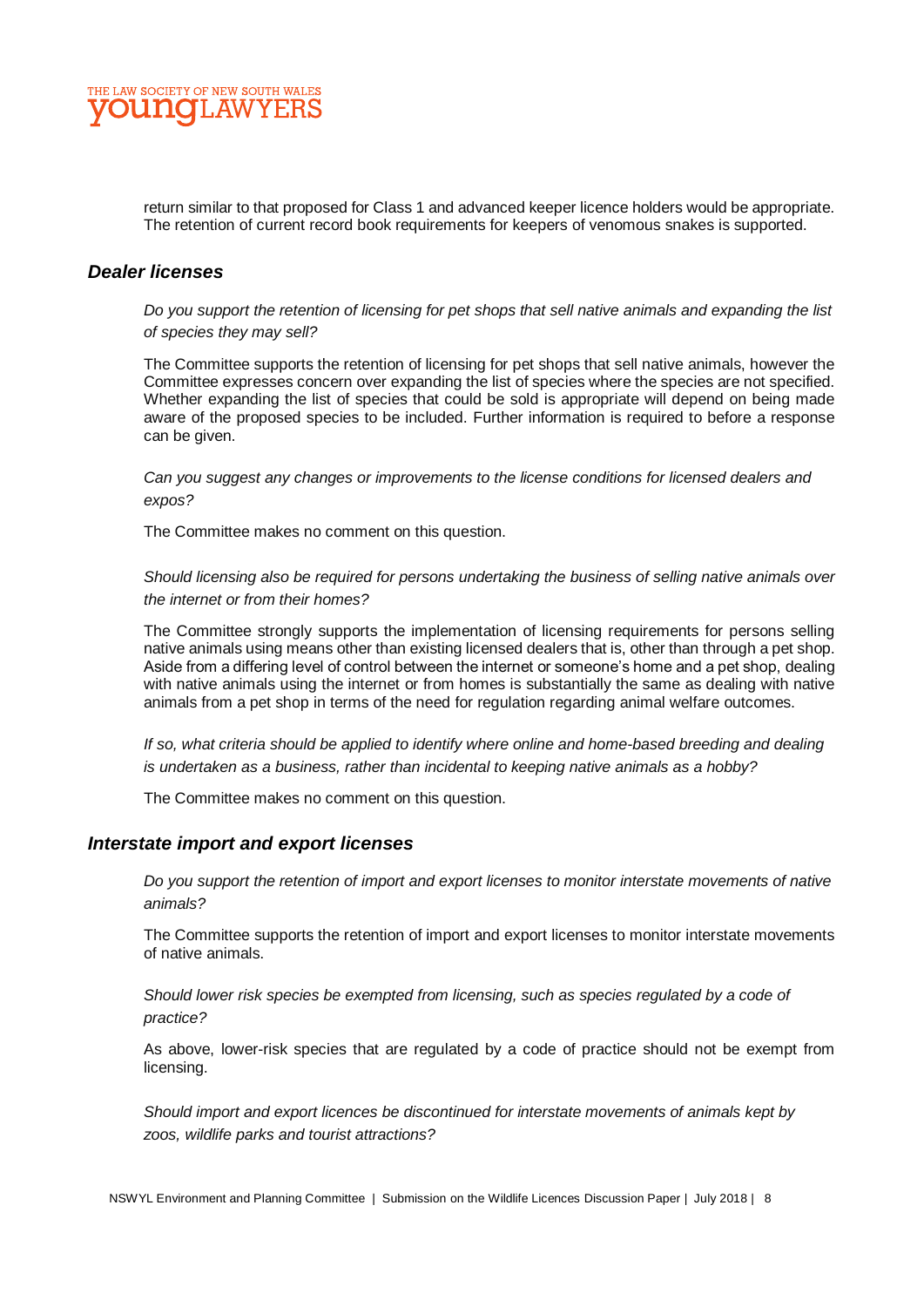

The requirement to have import and export licenses for the interstate movements of animals kept in zoos, wildlife parks and tourist attractions, should be reviewed and if not removed, consolidated with the Department of Primary Industry's reporting requirements in order to avoid unnecessary overlap between state, territory and Commonwealth agencies.

### *Taxidermy and preserved specimens*

*Do you support the retention of licensing for taxidermists to enable effective monitoring of the sources of preserved native animals?* 

The Committee supports the retention of licensing for taxidermists. Here, licensing is important in order to track where animals intended for preservation originate and end up.

*Should persons and organisations holding preserved specimens be exempted from licensing?*

The Committee is of the opinion that persons and organisations holding preserved specimens be exempted from licensing only where they are for educational or scientific purposes.

## **Scientific licences**

The Committee supports greater streamlining of the licensing system for scientific licenses. However, it is important that the streamlining of the process is informed by the scientific model. For instance, applications should not be refused solely by reason of the fact that proposed activities may duplicate existing research (as at 6.1 of the Discussion Paper), rather assessment of applications should consider the distinction between duplication and replication of research or assessments. This needs to be balanced against the cumulative impact that such studies would have on the environment in which they are carried out, especially where there is a focus on studying rare or vulnerable communities and species.

The Committee supports replacement of bush regeneration licensing with a BC code of practice, provided that the code of practice undergoes regular review and is updated in accordance with best practice.

#### *Do you support the proposed changes to scientific licence classes?*

Largely yes, however more information is needed in relation to the scope and form of codes of practice where licences are discontinued. Further thought should be given to consolidating the administrative process where a licence requires input from multiple authorities, for instance the RFS and OEH, however this should be done by implementing a formal procedure for referral and feedback to a primary licensing authority, to increase transparency, and allow for accurate reporting on licences being approved and refused.

#### *Do you have any suggestions to simplify the conditions for scientific licences?*

Conditions on scientific licences should not be simplified at the cost of regulating the impact that activity under these licences have on the environment. Due to the variation in licenced activities, there remains a need for conditions to be tailored to each licence specifically.